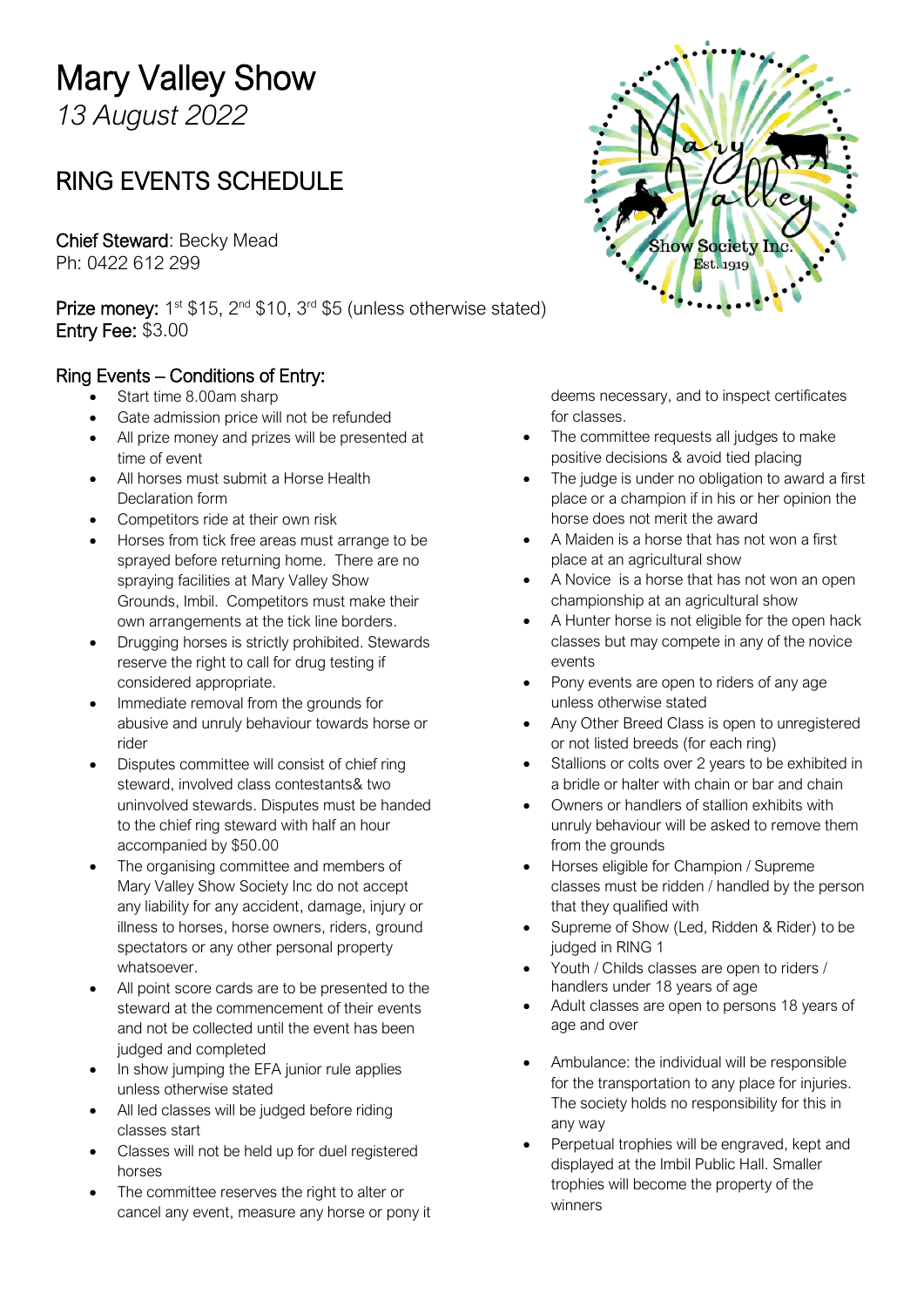# MARY VALLEY SHOW RING EVENTS 2022

RING 1 – HORSES *All prize vouchers donated by Saddleworld Gympie* 

# LED CLASSES

**THOROUGHBREDS** 

- 1. Stallion or colt
- 2. Mare or filly
- 3. Gelding
- 4. CHAMPION & RESERVE LED THOROUGHBRED (Sash + voucher)

#### ANSA

- 5. Stallion or colt
- 6. Mare or filly
- 7. Gelding
- 8. CHAMPION & RESERVE LED ANSA (Sash + voucher)

#### WARMBLOODS

- 9. Stallion or colt
- 10.Mare or filly
- 11.Gelding
- 12.CHAMPION & RESERVE WARMBLOOD (Sash + voucher)
- ANY OTHER BREED (Hack size)
	- 13.Stallion or colt
	- 14.Mare or filly
	- 15.Gelding
	- 16.CHAMPION & RESERVE ANY OTHER BREED (Hack size) (Sash + voucher)

#### LED SHOW HUNTER HACK

- 17.Led show hunter hack 15hh not exceeding 15.2hh
- 18.Led show hunter hack 15.2hh not exceeding 15hh
- 19.Led show hunter hack 16hh and over
- 20.CHAMPION & RESERVE LED SHOW HUNTER HACK (Sash + voucher)

# LED HACK

- 21.Mare
- 22.Gelding
- 23.CHAMPION & RESERVE LED HACK (Sash + voucher)

# *SUPREME LED EXHIBIT OF SHOW*

(To be run at the conclusion of all rings led classes) *Champions ONLY* of events Ring 1 - 4, 8, 12, 16, 20, 23 Ring 2 – 60, 64, 68, 72, 76, 80, 83, 86 Ring 3 – 124, 128, 132, 136, 140, 146, 150, 173 Ring 4 – 203, 213  $($200 + Sash + Garland)$ 

# SADDLE CLASSES

- **THOROUGHBREDS** 
	- 24.Stallion
	- 25.Mare
	- 26.Gelding
	- 27.CHAMPION & RESERVE THOROUGHBRED UNDEER SADDLE (Sash + voucher)

# ANSA

- 28.Stallion
- 29.Mare
- 30.Gelding
- 31.CHAMPION & RESERVE ANSA UNDER SADDLE (Sash + voucher)

#### WARMBLOODS

- 32.Stallion
- 33.Mare
- 34.Gelding
- 35.CHAMPION & RESERVE WARMBLOOD UNDER SADDLE (Sash + voucher)

#### ANY OTHER BREED (Over 15hh)

- 36.Stallion
- 37.Mare
- 38.Gelding
- 39.CHAMPION & RESERVE ANY OTHER BREED UNDER SADDLE (Over 15hh) (Sash + voucher)

#### SENIOR RIDER CLASS

40.Lady or Gent rider 18 years and under 21 years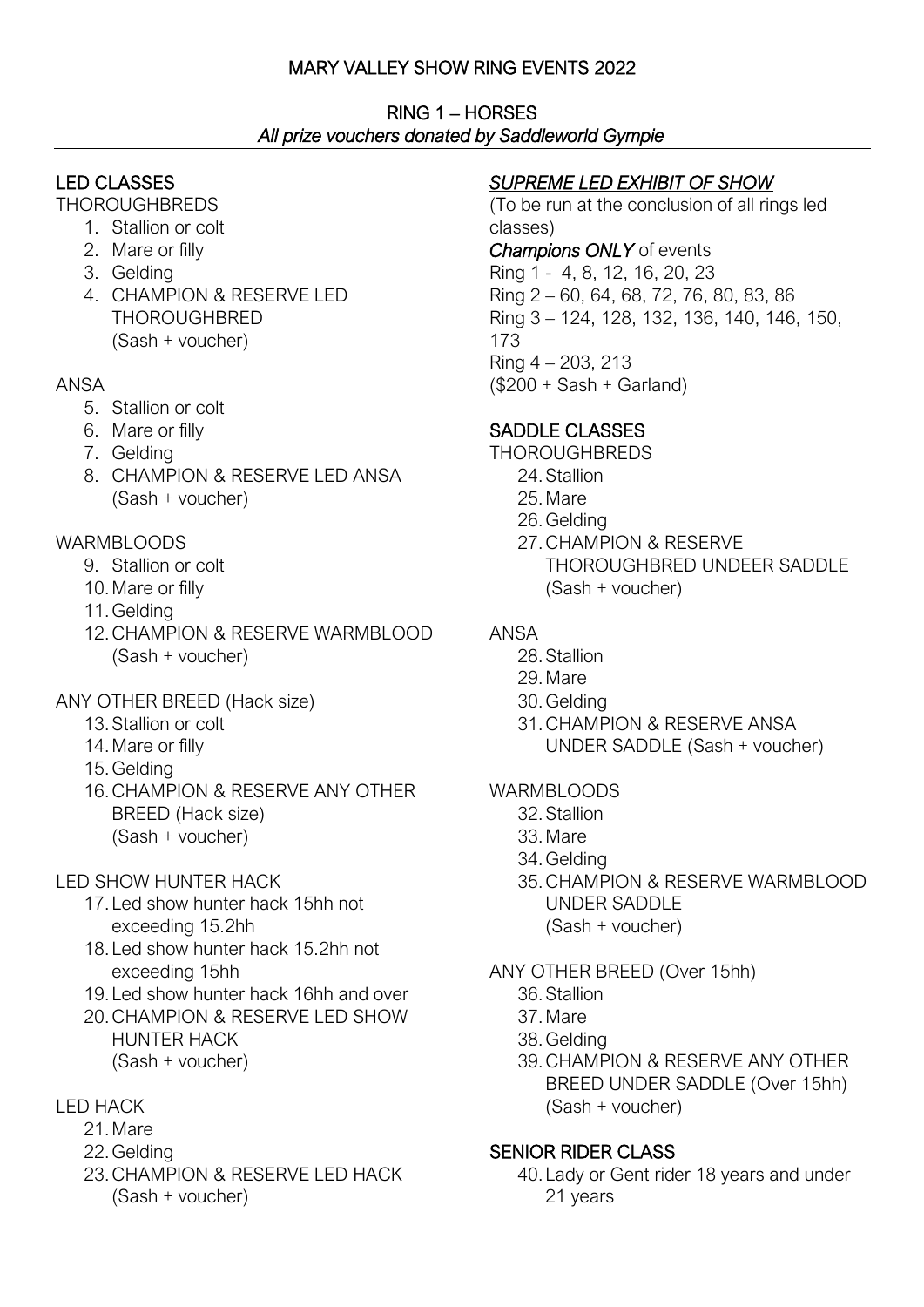- 41.Lady or Gent rider 21 years and under 25 years
- 42.Lady or Gent rider over 25 years
- 43.CHAMPION & RESERVE CHAMPION SENIOR RIDER (Sash + Voucher)

# *SUPREME RIDER OF SHOW*

(To be run at the conclusion of all rings rider classes)

*Champions ONLY* of events

# Ring 1 - 43

- Ring 3 176
- (\$100 + Garland)

# **HACKS**

- 44.Maiden Hack
- 45.Novice Hack 15hh not exceeding 15.2hh
- 46.Novice Hack 15.2hh not exceeding 16hh
- 47.Novice Hack 16hh and over
- 48.CHAMPION & RESERVE NOVICE HACK (Sash + voucher)
- 49.Open Hack 15hh not exceeding 15.2hh
- 50.Open Hack 15.2hh not exceeding 16hh
- 51.Open Hack 16hh and over
- 52.CHAMPION & RESERVE OPEN HACK ( Sash + voucher)
- 53. Show Hunter Hack 15hh not exceeding 15.2hh
- 54.Show Hunter Hack 15.2hh not exceeding 16hh
- 55. Show Hunter Hack 16hh and over
- 56.CHAMPION & RESERVE OPEN SHOW HUNTER HACK ( Sash + voucher)

# *SUPREME RIDDEN HORSE OF SHOW*

(To be run at the conclusion of all rings led classes)

#### *Champions ONLY* of events

Ring 1 - 27, 31, 35, 39, 48, 52, 56 Ring 2 – 90, 94, 98, 102, 106, 110, 114, 117,  $120$ Ring 3 – 154, 158, 162, 166, 170, 185, 193  $($200 + Sash + Garland)$ 

#### RING 2 – GALLOWAYS *All prize vouchers donated by Saddleworld Gympie*

# LED CLASSES

#### PURE BRED ARABS

- 1. Stallion or colt
- 2. Mare or filly
- 3. Gelding
- 4. CHAMPION & RESERVE LED PURE BRED ARAB (Sash + voucher)

#### PART BRED ARABS

- 5. Stallion or colt
- 6. Mare or filly
- 7. Gelding
- 8. CHAMPION & RESERVE LED PART BRED ARAB (Sash + voucher)

# AUSTRALIAN STOCK HORSES

- 9. Stallion or colt
- 10.Mare or filly
- 11.Gelding
- 12.CHAMPION & RESERVE LED AUSTRALIAN STOCKHORSE (Sash + voucher)

# QUARTERHORSES

- 13.Stallion or colt
- 14.Mare or filly
- 15.Gelding
- 16.CHAMPION & RESERVE LED QUARTERHORSE
	- (Sash + voucher)

#### COLOURAMA

- 17.Stallion or colt
- 18.Mare or filly
- 19.Gelding
- 20.CHAMPION & RESERVE LED
	- COLOURAMA
	- (Sash + voucher)
- ANY OTHER BREED (Galloway size)
	- 21.Stallion or colt
	- 22.Mare or filly
	- 23.Gelding
	- 24.CHAMPION & RESERVE LED ANY OTHER BREED (Galloway) (Sash + voucher)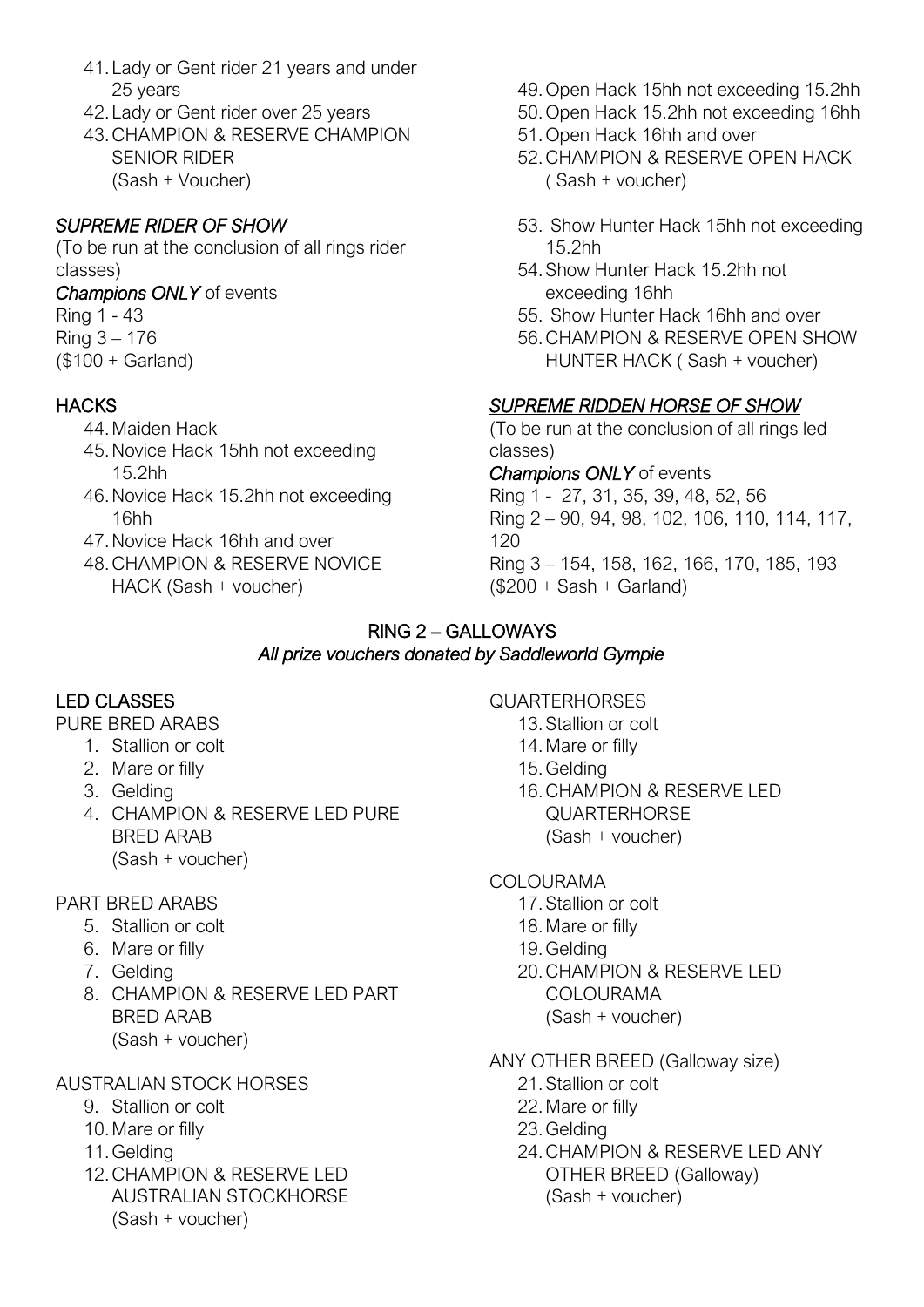#### LED SHOW HUNTER GALLOWAY

- 25.Show Hunter Galloway 14hh not exceeding 14.2hh
- 26.Show Hunter Galloway 14.2hh not exceeding 15hh
- 27.CHAMPION & RESERVE LED SHOW HUNTER GALLOWAY (Sash + voucher)

#### LED GALLOWAY

- 28.Mare
- 29.Gelding
- 30.CHAMPION & RESERVE LED **GALLOWAY** (Sash + Voucher)

# SADDLE CLASSES

PURE BRED ARABS

- 31.Stallion
- 32.Mare
- 33.Gelding
- 34.CHAMPION & RESERVE RIDDEN PURE BRED ARAB (Sash + voucher)

#### PART BRED ARABS

- 35.Stallion
- 36.Mare
- 37.Gelding
- 38.CHAMPION & RESERVE RIDDEN PART BRED ARAB (Sash + voucher)

#### AUSTRALIAN STOCK HORSES

- 39.Stallion
- 40.Mare
- 41.Gelding
- 42.CHAMPION & RESERVE RIDDEN AUSTRALIAN STOCKHORSE (Sash + voucher)
- QUARTERHORSES
	- 43. Stallion
	- 44. Mare
	- 45. Gelding

46. CHAMPION & RESERVE RIDDEN QUARTERHORSE (Sash + voucher)

#### COLOURAMA

- 47. Stallion
- 48. Mare
- 49. Gelding
- 50. CHAMPION & RESERVE RIDDEN COLOURAMA (Sash + voucher)

ANY OTHER BREED (14hh not exceeding 15hh)

- 51. Stallion
- 52. Mare
- 53. Gelding
- 54. CHAMPION & RESERVE RIDDEN ANY OTHER BREED (Galloway) (Sash + voucher)

#### GALLOWAY HACKS

- 55. Maiden Galloway Hack
- 56. Novice Galloway Hack 14hh not exceeding 14.2hh
- 57. Novice Galloway Hack 14.2hh not exceeding 15hh
- 58. CHAMPION & RESERVE NOVICE GALLOWAY HACK (Sash + voucher)
- 59. Open Galloway Hack 14hh not exceeding 14.2hh
- 60. Open Galloway Hack 14.2hh not exceeding 15hh
- 61. CHAMPION & RESERVE OPEN GALLOWAY HACK (Sash + voucher)

#### SHOW HUNTER GALLOWAYS

- 62. Show Hunter Galloway 14hh not exceeding 14.2hh
- 63. Show Hunter Galloway 14.2hh not exceeding 15hh
- 64. CHAMPION & RESERVE OPEN SHOW HUNTER GALLOWAY ( Sash + voucher)

#### RING 3- PONIES *All prize vouchers donated by Saddleworld Gympie*

#### LED CLASSES

AUSTRALIAN RIDING PONIES

1. Stallion or Colt

- 2. Mare or filly
- 3. Gelding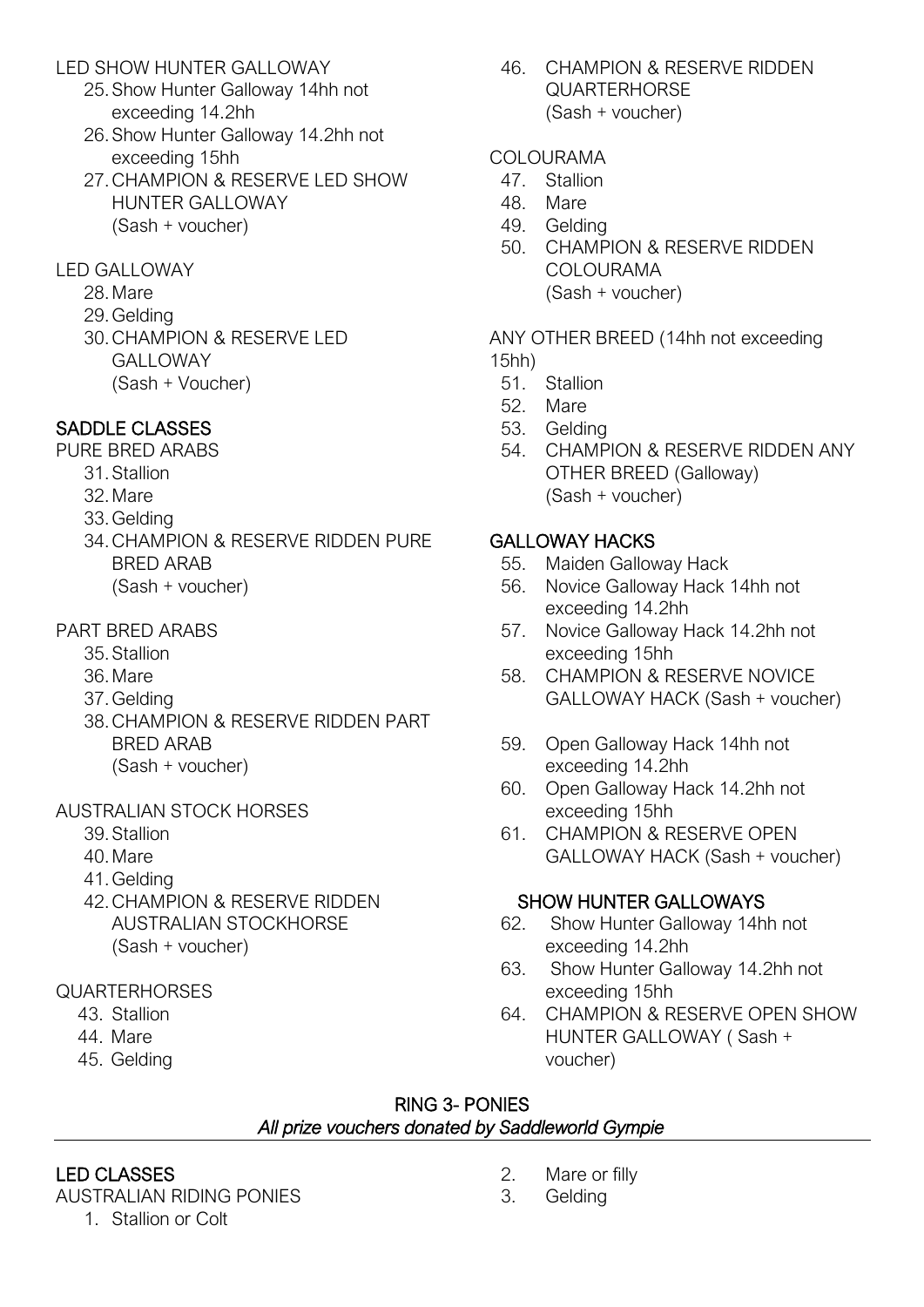4. CHAMPION & RESERVE LED AUSTRALIAN RIDING PONY (Sash + voucher)

#### WELSH PONIES

- 5. Stallion or Colt
- 6. Mare or filly
- 7. Gelding
- 8. CHAMPION & RESERVE LED WELSH PONY (Sash + voucher)

# PART BRED WELSH PONIES

- 9. Stallion or Colt
- 10. Mare or filly
- 11. Gelding
- 12. CHAMPION & RESERVE LED PART BRED WELSH PONY (Sash + voucher)

#### SADDLE PONIES

- 13. Stallion or Colt
- 14. Mare or filly
- 15. Gelding
- 16. CHAMPION & RESERVE LED SADDLE PONY (Sash + voucher)

#### SHETI AND PONIES

- 17. Stallion or Colt
- 18. Mare or filly
- 19. Gelding
- 20. CHAMPION & RESERVE LED SHETI AND PONY (Sash + voucher)

#### LED SHOW HUNTER PONY

- 21. Show hunter pony under 12hh
- 22. Show hunter pony 12hh and not exceeding 12.2hh
- 23. Show hunter pony 12.2 hh and not exceeding 13hh
- 24. Show hunter pony 13 hh and not exceeding 13.2 hh
- 25. Show hunter pony 13.2 hh and not exceeding 14 hh
- 26. CHAMPION & RESERVE LED SHOW HUNTER PONY (Sash + voucher)

LED ANY OTHER BREED PONY (excluding miniature / small horse – see ring 4)

#### 27. Stallion or Colt

- 28. Mare or filly
- 29. Gelding
- 30. CHAMPION & RESERVE LED ANY OTHER BREED (12hh not exceeding 14hh)

(Sash + voucher)

# SADDLE CLASSES

- AUSTRALIAN RIDING PONIES
	- 31. Stallion
	- 32. Mare
	- 33. Gelding
	- 34. CHAMPION & RESERVE AUSTRALIAN RIDING PONY (Sash + voucher)

# WELSH PONIES

- 35. Stallion
- 36. Mare
- 37. Gelding
- 38. CHAMPION & RESERVE WELSH PONY (Sash + voucher)

# PART BRED WELSH PONIES

- 39. Stallion
- 40. Mare
- 41. Gelding
- 42. CHAMPION & RESERVE PART BRED WELSH PONY (Sash + voucher)

#### SADDLE PONIES

- 43. Stallion
- 44. Mare
- 45. Gelding
- 46. CHAMPION & RESERVE SADDLE **PONY** (Sash + voucher)

#### **SHETI AND PONIES**

- 47. Stallion
- 48. Mare
- 49. Gelding
- 50. CHAMPION & RESERVE SHETLAND PONY (Sash + voucher)

#### JUNIOR RIDER CLASSES

- 51. Lead line junior rider under 8 years
- 52. Junior rider under 8 years (unassisted)
- 53. Junior rider 8 years and under 11 years
- 54. Junior rider 11 years and under 14 years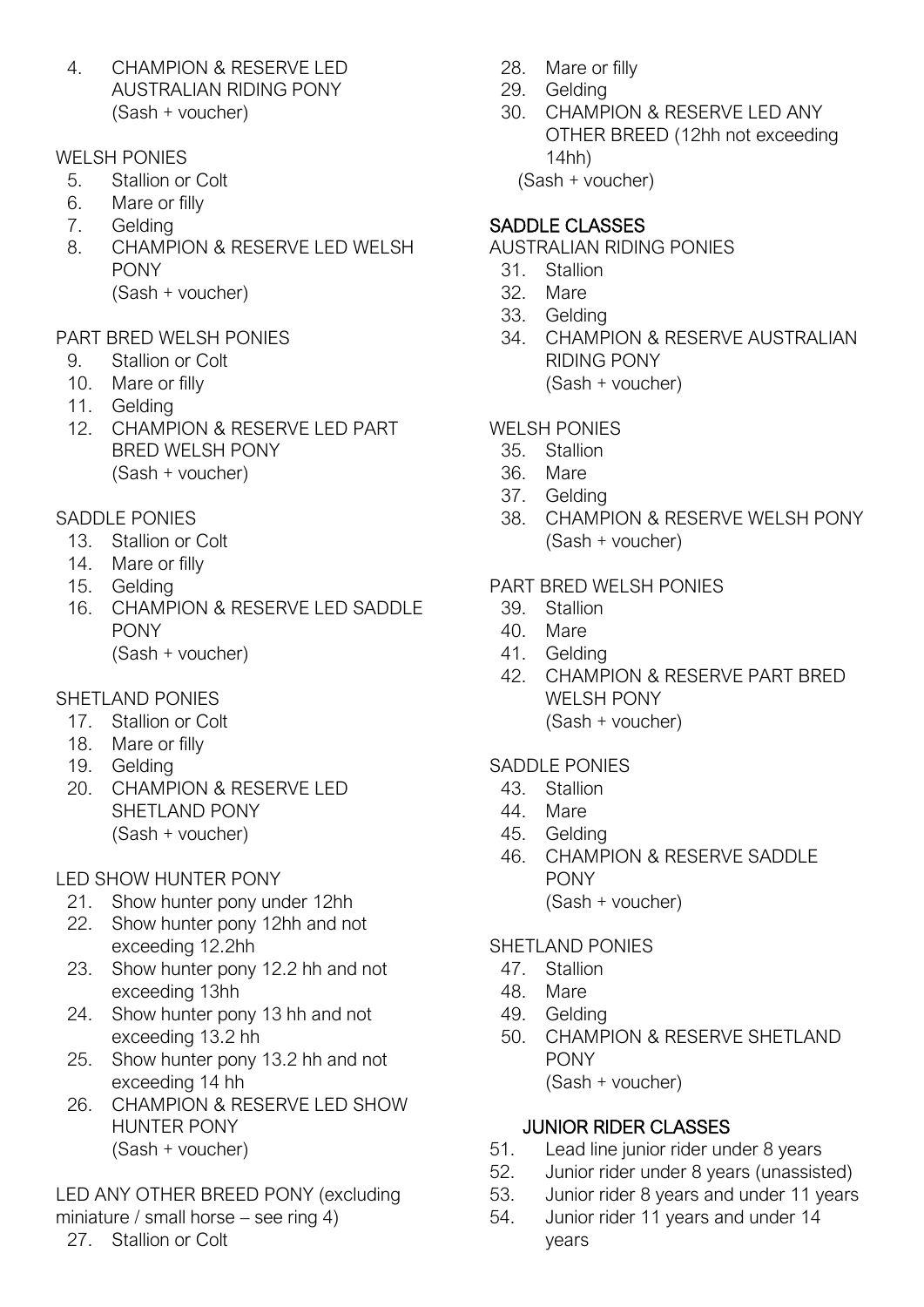- 55. Junior rider 14 years to 17 years
- 56. CHAMPION & RESERVE JUNIOR RIDER (Sash + voucher)

#### PONY HACKS

- 57. Maiden Pony Hack
- 58. Novice Pony Hack under 12 hh
- 59. Novice Pony Hack 12 hh not exceeding 12.2 hh
- 60. Novice Pony Hack 12.2 hh not exceeding 13 hh
- 61. Novice Pony Hack 13 hh not exceeding 13.2 hh
- 62. Novice Pony Hack 13.2 hh not exceeding 14 hh
- 63. Adult Show Hunter Pony Hack
- 64. Childs Show Hunter Piny Hack
- 65. CHAMPION & RESERVE OPEN SHOW HUNTER HACK PONY (Sash + voucher)
- 66. Open Pony Hack under 12hh
- 67. Open Pony Hack 12 hh not exceeding 12.2 hh
- 68. Open Pony Hack 12.2 hh not exceeding 13 hh
- 69. Open Pony Hack 13 hh not exceeding 13.2 hh
- 70. Open Pony Hack 13.2 hh not exceeding 14 hh
- 71. Adult Pony Hack
- 72. Childs Piny Hack
- 73. CHAMPION & RESERVE OPEN PONY HACK
	- (Sash + voucher)

#### RING 4 – MINIATURE PONIES AND SMALL HORSES

*(Horse must be registered with any Miniature Horse Society) All prize vouchers donated by Saddleworld Gympie* 

#### MINIATURE HORSES

*34" and under in height*

- 1. Stallion 3 years & over
- 2. Colt under 3 years
- 3. CHAMPION & RESERVE STALLION / COLT 34" & UNDER
- 4. Mare 3 years & over
- 5. Filly under 3 years
- 6. CHAMPION & RESERVE MARE / FILLY 34" & UNDER
- 7. Gelding 5 years & over
- 8. Gelding 5 years & under
- 9. CHAMPION & RESERVE GELDING 34" & UNDER
- 10. SUPREME MINIATURE HORSE *(Trophy sponsored by Divine Miniature Horses)*

#### SMALL HORSES

*38"& under in height*

- 11. Stallion 3 years & over
- 12. Colt under 3 years
- 13. CHAMPION & RESERVE STALLION / COLT 38" & UNDER
- 14. Mare 3 years & over
- 15. Filly under 3 years
- 16. CHAMPION & RESERVE MARE / FILLY 38" & UNDER
- 17. Gelding 5 years & over
- 18. Gelding under 5 years
- 19. CHAMPION & RESERVE GELDING 38" & UNDER
- 20. SUPREME SMALL HORSE

*(Trophy sponsored by Divine Miniature Horses)*

- 21. Best Youth Presented Horse & Handler
- 22. Best Adult Presented Horse & Handler

#### PERFORMANCE CLASSES

#### *1 horse 1 handler*

- 23. Youth Showmanship 7 years & under
- 24. Youth Showmanship 8 12 years
- 25. Youth Showmanship 13 17 years
- 26. Adult Showmanship 18 years & over
- 27. Youth Trail 7 years & under
- 28. Youth Trail 8 12 years
- 29. Youth Trail 13 17 years
- 30. Adult Trail 18 years & over
- 31. Youth Hunter 7 years & under
- 32. Youth Hunter 8 12 years
- 33. Youth Hunter 13 17 years
- 34. Adult Hunter 18 years & over